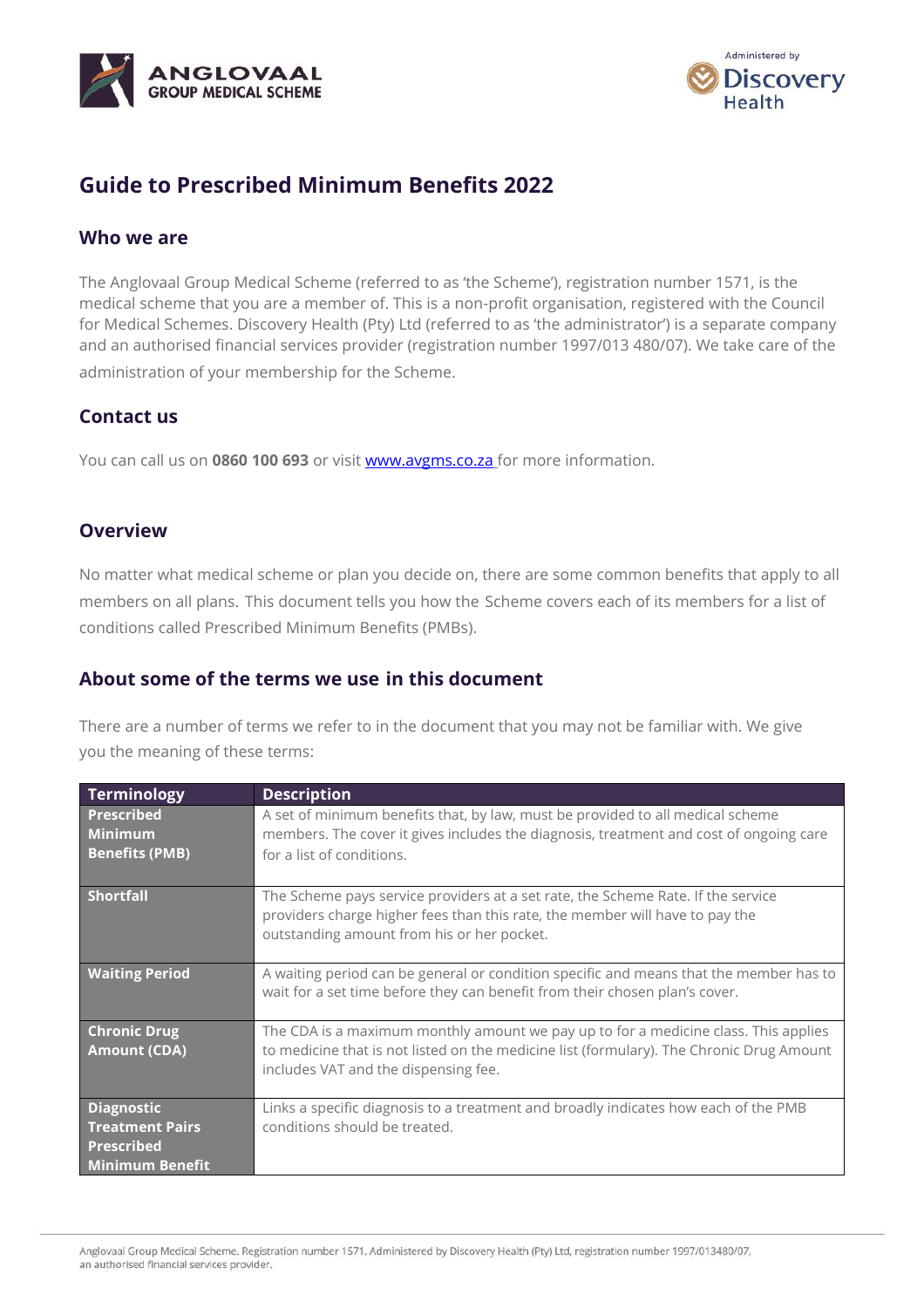



| <b>Designated</b><br>Service Provider<br>(DSP) | A healthcare provider (for example doctor, specialist, pharmacist or hospital) who we<br>have an agreement with to provide treatment or services at a contracted rate. |
|------------------------------------------------|------------------------------------------------------------------------------------------------------------------------------------------------------------------------|
| <b>Reference Pricing</b>                       | Non-formulary medication that falls in the same medicine category and generic group<br>as the formulary medication. Funds up to a Reference Price.                     |

# **Understanding the Prescribed Minimum Benefits**

#### **What are PMBs?**

According to the Medical Schemes Act 131 of 1998 and its Regulations, all medical schemes have to cover the costs related to the diagnosis, treatment and care of:

- 1 | Any life-threatening emergency medical condition
- 2 | A defined set of 271 diagnoses
- 3 | 27 chronic conditions (Chronic Disease List conditions).

Please refer to the Council for Medical Schemes website [www.medicalschemes.co.za](http://www.medicalschemes.co.za/) for a full list of the 271 diagnostic treatment pairs.

All medical schemes in South Africa have to include the Prescribed Minimum Benefits in the plans they offer to their members.

#### **Requirements you must meet to benefit from PMBs**

There are certain requirements before you can benefit from Prescribed Minimum Benefits. The requirements are:

- 1 | The condition must qualify for cover and be on the list of defined PMB conditions.
- 2 | The treatment needed must match the treatments in the defined benefits on the PMB list.
- 3 | You must use the Scheme's DSPs for full cover unless there is no DSP applicable to your plan.

If you do not use a DSP we will pay up to 80% of the Scheme Rate. You will be responsible for the difference between what we pay and the actual cost of your treatment. This does not apply in emergencies. However, even in these cases, where appropriate and according to Scheme rules, you may be transferred to a hospital or other service providers in our network once your condition has stabilised, to avoid co-payments. If your treatment doesn't meet the above criteria, we will pay according to your plan benefits.

Claims for services received outside of the borders of South Africa will be covered in accordance with your chosen plan benefits and rules. For more information on cover while travelling, please refer to the guide on the Cover for treatment received abroad, available on our *website [www.avgms.co.za](http://www.avgms.co.za/) and click on Find a document.*

# **The medical condition must be part of the list of defined conditions for PMB**

Members should send the Scheme the results of their medical tests and investigations that confirm the diagnosis of the condition. This will allow us to identify that the member's condition qualifies for the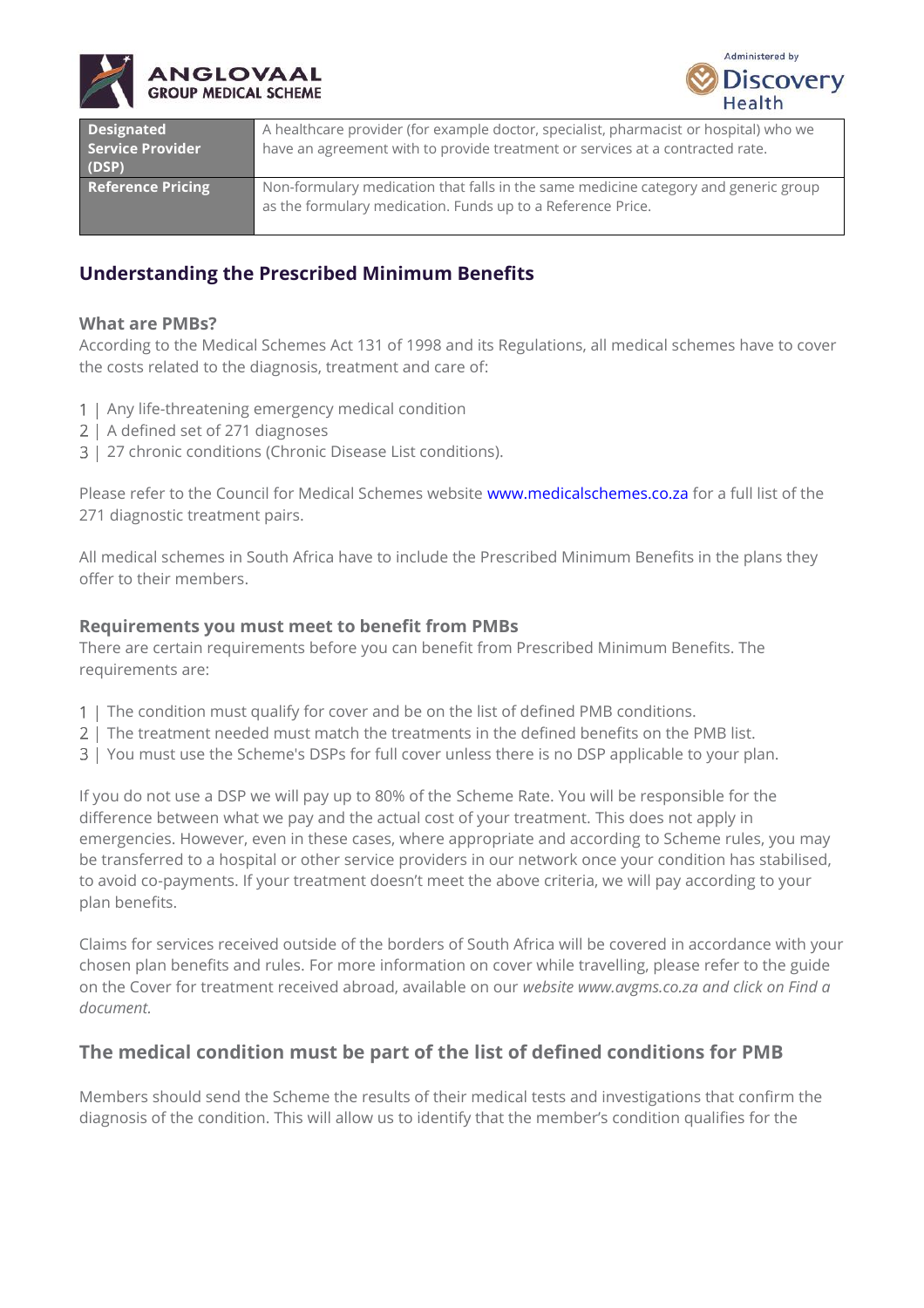



treatment. The member's treating doctor needs to provide the relevant documentation to assist us in confirming the diagnosis.

# **The Treatment needed must match the treatments included in the defined benefits**

There are standard treatments, procedures, investigations and consultations for each PMB condition on the 271 diagnostic treatment (DT) PMB list. These defined benefits are supported by thoroughly researched, evidence based clinical protocols, medicine lists (formularies) and treatment guidelines.

Please refer to the Council for Medical Schemes website [www.medicalschemes.co.](http://www.medicalschemes.com/)za for a full list of the 271 diagnostic treatment pairs.

#### **An example of a PMB provision**

Below is an example of a PMB condition and the treatment that qualifies for PMB cover:

| Provision | <b>Provision Description</b>                                                      | Treatment          | ICD 10 code                              |
|-----------|-----------------------------------------------------------------------------------|--------------------|------------------------------------------|
| 236K      | Iron deficiency; vitamin and other nutritional<br>deficiencies – life-threatening | Medical management | D50.8-<br>Other iron deficiency anaemias |

- The PMB Provision is **236K**. This is one of the listed 271 Provisions (listed 271 conditions) as published in the Medical Schemes Act and Regulations.
- In this example the **Provision Description** lists "Iron deficiency; vitamin and other nutritional deficiencies - life threatening". The provision states that the condition should be life threatening. For this provision, if the diagnosis is not a life threatening episode, the condition does not qualify for PMB funding.
- The **Treatment** covered as a PMB for this provision includes medical management for example medicine, doctor consultations investigations etc.
- In addition to the above information, the Council for Medical Schemes (CoMS) also provides **ICD 10 codes** (eg. D50.8) that fall within the **236K Provision,** as per the last column in the above table. The ICD 10 codes are an industry guide as to which conditions may qualify for PMB cover, subject to them still meeting the **Provision Description** and **treatment** criteria.

For this example, in order to qualify for the out-of-hospital PMB (OHPMB) funding, you or your healthcare professional may apply for medical management of life threatening iron deficiency; vitamin and other nutritional deficiencies. This criteria stated in the **Provision description** needs to be met to qualify for OHPMB funding related to the treatment as outlined.

Any application for treatment that is not listed in the "treatment" provision for a condition cannot be considered as PMB it does not form part of the prescribed treatment that forms part of PMB level of care. Speak to your healthcare professional to ensure that all criteria for treatment is met before applying for PMB cover.

### **How does the Scheme pay claims for PMBs and non-PMB benefits**

We pay for confirmed PMBs in full if you receive treatment from a Designated Service Provider (DSP). Treatment received from a non-DSP may be subject to a co-payment if the healthcare provider charges more than the amount we pay.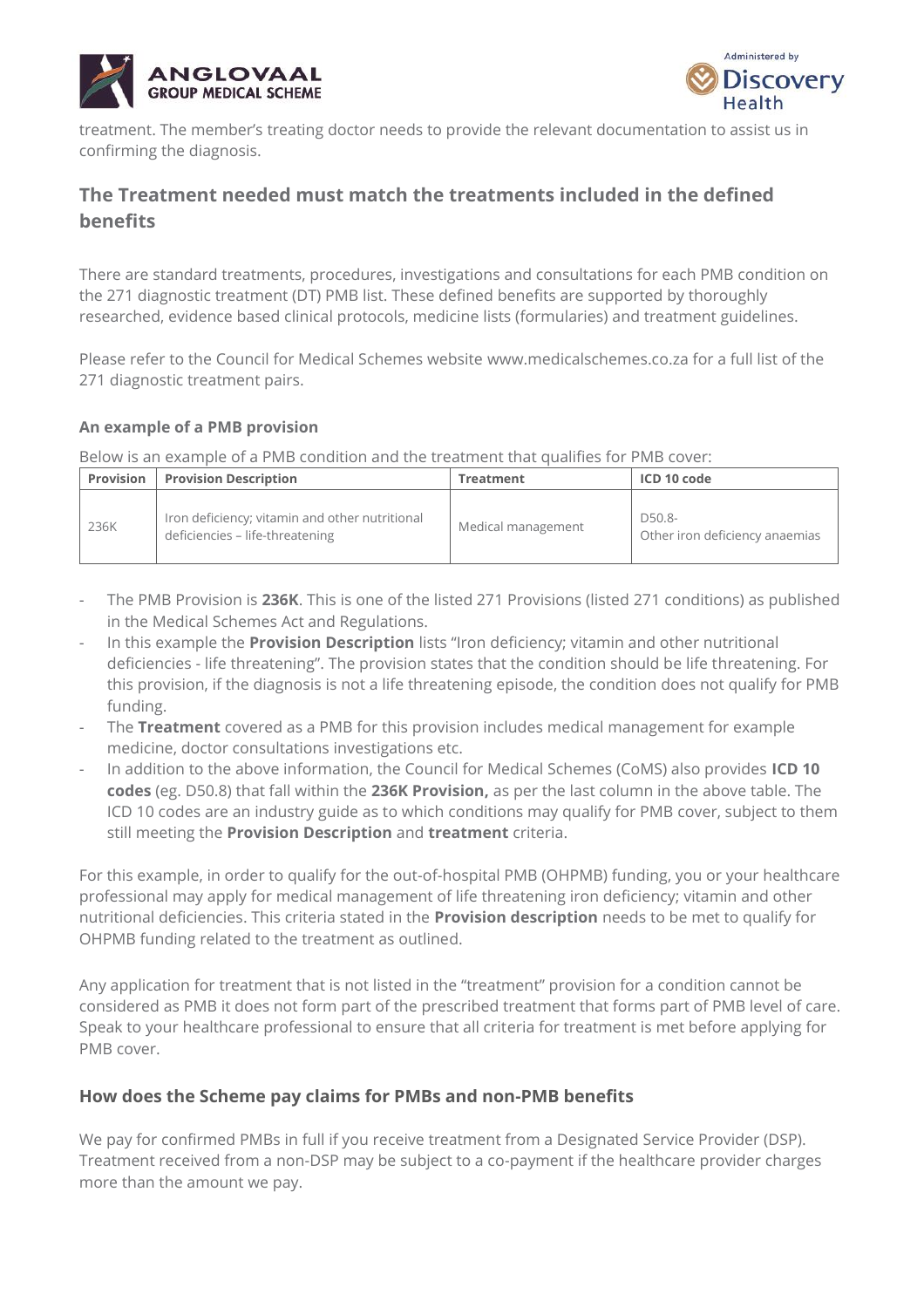



We pay for benefits not included in the PMBs from your appropriate and available plan benefits, according to the rules of your chosen health plan. Visit www.avgms.co.za or click on **Find a healthcare provider** calling us on 0860 100 693 to find a participating DSP healthcare provider.

#### **There are some circumstances where you do not have cover for PMBs**

This can happen when you join a medical scheme for the first time, with no previous medical scheme membership. Also if you join a medical scheme more than 90 days after leaving your previous medical scheme. In both these cases, the Scheme will impose a waiting period, during which you and your dependants will not have access to the PMBs, regardless of the conditions you may have. We will communicate with you at the time of applying for your membership if any waiting periods apply to you or your dependants.

### **Sometimes the Scheme will only pay a claim as a PMB**

This happens when you have a waiting period or when you have treatments linked to conditions that are excluded by your plan. This can be a three-month general waiting period or a 12-month condition-specific waiting period. But you might have cover in full, if you meet the requirements stipulated by the PMB regulations.

# **You and your dependants must register to get cover for PMBs and Chronic Disease List conditions**

#### **How to register your chronic or PMB conditions to get cover from the Risk Benefit?**

There are different types of PMBs. These include PMB cover for in-hospital admissions, conditions covered under the Chronic Disease List, the out-of-hospital management of PMB conditions, and treatment of PMB conditions such as HIV and oncology.

To apply for out-of-hospital PMBs or cover for a Chronic Disease List (CDL) condition, you must complete the *Prescribed Minimum Benefit* or a *Chronic Illness Benefit* application form.

- Up to date forms are always available on [www.avgms.co.za](http://www.avgms.co.za/) under Medical Aid > Find a document.
- You can also call 0860 100 693 to request any of the above forms.

For more information on the PMB Chronic Disease List conditions, HIV or Oncology and how to register please refer to the relevant benefit guides available on [www.avgms.co.za](http://www.avgms.co.za/) under Medical Aid > Find a document.

To confirm your in-hospital cover for PMB conditions, you can call us on 0860 100 693 and request an authorisation. We will then tell you about your cover.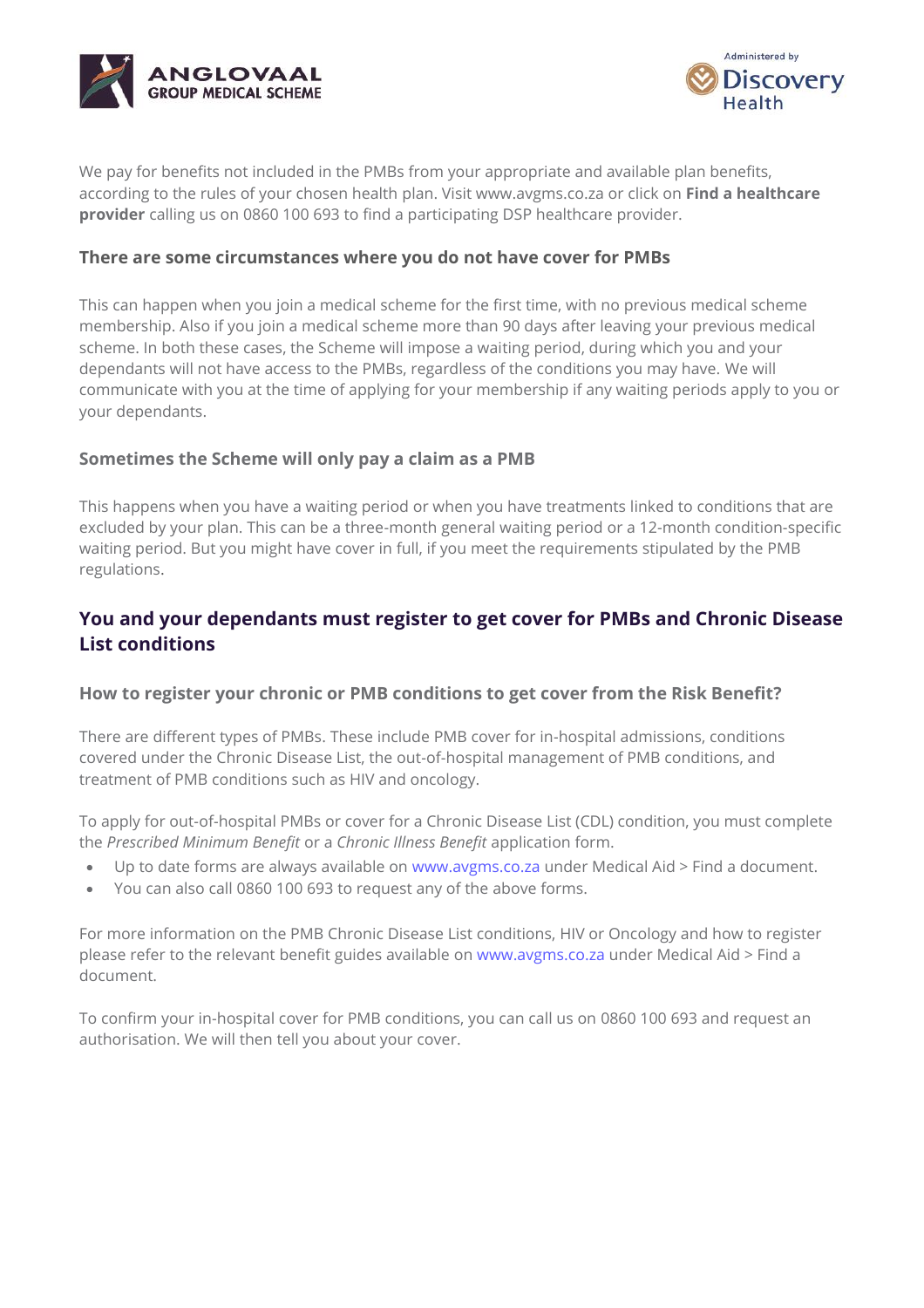



# **Why it is important to register your PMB or chronic conditions?**

We pay for specific healthcare services related to each of your approved conditions. These services include approved treatment, medicine, consultations, blood tests and other defined investigative tests. We pay for these services from your Prescribed Minimum Benefits which will not affect your day-to-day benefits.

We will pay for treatment or medicines that fall outside the defined benefits and that are not approved, from your available day-to-day benefits, according to your chosen health plan. If your health plan does not cover these expenses, you will have to pay these claims.

### **Who must complete and sign the registration form when applying for PMB or chronic condition cover**

The person with the PMB or chronic condition must complete the relevant application form with the help of their treating doctor. The main member must complete and sign the form if the patient is a minor.

Each person with PMB or chronic conditions must register their specific conditions separately. You only have to register once for a chronic condition. If your medicine or other treatment changes, your doctor can let us know about these changes.

For new conditions, you will have to register each new condition before we will cover the treatment and consultations from your Prescribed Minimum Benefits and not from your day-to-day benefits.

### **Additional documents needed to support the application**

You must send the Scheme the results of the medical tests and investigations that confirm the diagnosis of the condition for which you are applying for. This will help us to identify that your condition qualifies for PMB benefits.

#### **Where you must send the completed registration form**

You can send the completed PMB application form:

- By fax to: **011 539 2780**
- By email to: PMB\_APP\_FORMS@discovery.co.za
- By post to: Anglovaal Group Medical Scheme, PMB Department, PO Box 652509, Benmore, 2010.

You can send the completed chronic application form:

- By fax to: **011 539 7000**
- By email to: CIB\_APP\_FORMS@discovery.co.za
- By post to: Anglovaal Group Medical Scheme, CIB Department, PO Box 652509, Benmore, 2010.

### **We will let you know if we approve your application for PMB cover and what you must do next**

We will let you know about the outcome of your application and will send you a letter confirming your cover for the condition, via email. If your application meets the requirements for cover from PMBs, we will automatically pay the associated approved blood tests and other defined investigative tests, treatment,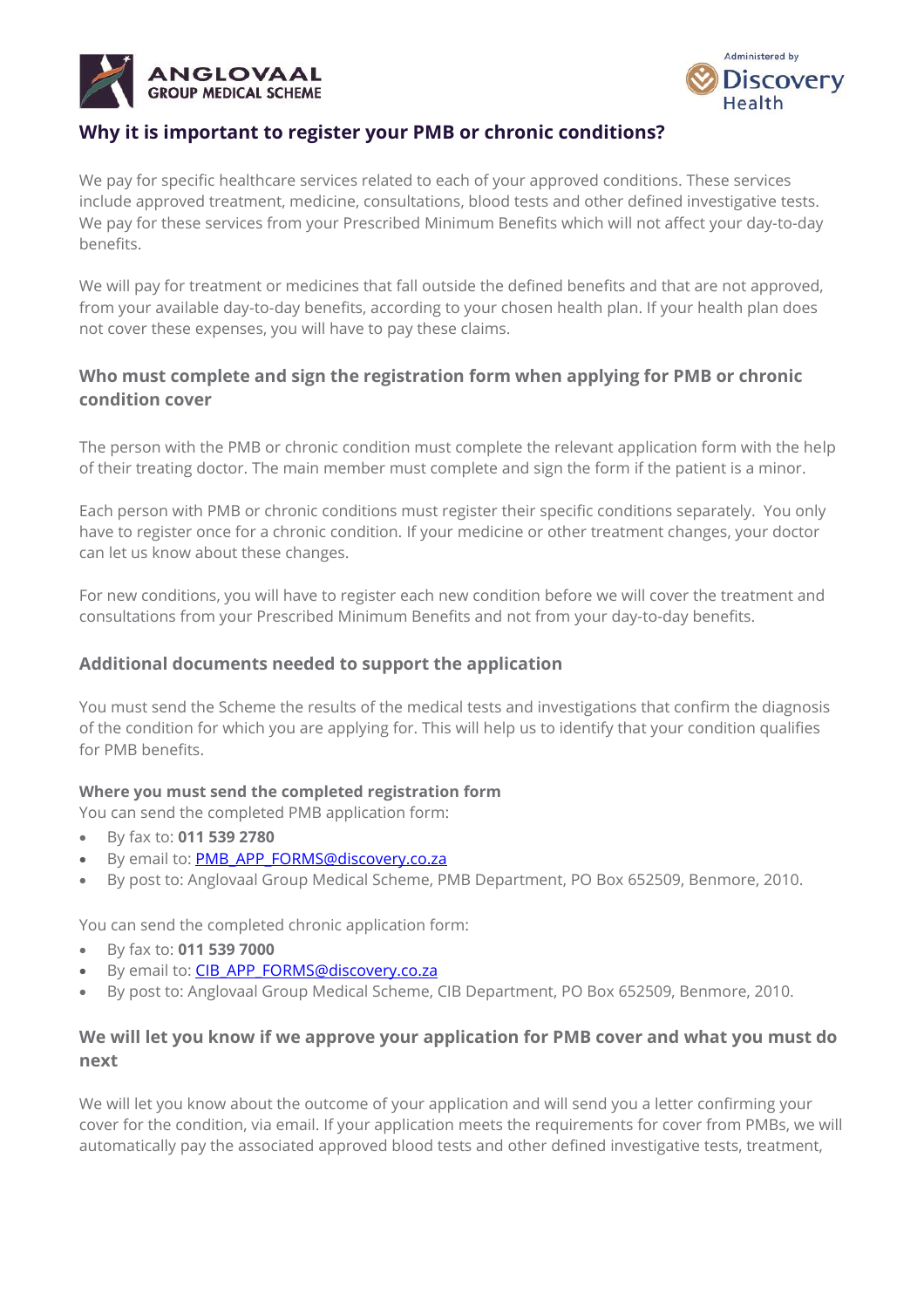



medicine and consultations for the diagnosis and treatment of your condition from your Prescribed Minimum benefits, and not from your day-to-day benefits.

The treatment needed must match the treatments in the published defined benefits on the PMB list as there are standard treatments, procedures, investigations and consultations for each condition on the PMB list. These defined benefits are supported by thoroughly researched evidence, based on clinical protocols, medicine lists (formularies) and treatment guidelines.

### **What happens if you need treatment that falls outside of the defined benefits**

If you need treatment that falls outside of the defined benefits you and your healthcare professional can send additional clinical information with a detailed explanation of the treatment that is needed and we will review it. If this treatment is not approved as Prescribed Minimum Benefit, it can be paid from your available day-to-day benefits, according to your chosen health plan. If your health plan does not cover these expenses, you will have to pay the costs of these claims.

To appeal against the funding decision on PMB cover or cover for chronic medicine/treatment:

- Download the OHPMB *Appeal Form* or *Chronic Illness Benefit Appeal form*. Up to date forms are always available on [www.avgms.co.za](http://www.avgms.co.za/) under Medical Aid > Find a document. You can also call 0860 100 693 to request any of the above forms.
- 2 | Complete the form with the assistance of your doctor/healthcare professional.
- Send the completed, signed form, along with any additional medical information, by email to [PMB\\_APP\\_FORMS@discovery.co.za](mailto:PMB_APP_FORMS@discovery.co.za) or by fax to: 011 539 2780 or by email to [CIB\\_APP\\_FORMS@discovery.co.za](mailto:CIB_APP_FORMS@discovery.co.za) or by fax to: 011 539 7000

If we approve the requested medicine/treatment on appeal, we will automatically pay these from either the PMB or Chronic Illness Benefit, whichever is applicable. If the appeal is unsuccessful and you are not satisfied with the outcome you may also lodge a formal dispute by following the Scheme's disputes process on [www.avgms.co.za](http://www.avgms.co.za/).

For more information on your cover for Chronic or PMB medicine please visit our website [www.avgms.co.za](http://www.avgms.co.za/) and click on Find a document.

### **What happens if there is a change in your approved medicine**

*For chronic conditions*, your treating doctor or dispensing pharmacist can make changes to your medicine telephonically by calling 0860 100 693 or by faxing an updated prescription to 011 539 7000 or emailing it to CIB\_APP\_FORMS@discovery.co.za

*For other PMB conditions,* the treating doctor or dispensing pharmacist can only make changes to medicine by sending the updated prescription by fax to 011 539 2780 or emailing it to [PMB\\_APP\\_FORMS@discovery.co.za](mailto:PMB_APP_FORMS@discovery.co.za)

### **If you get your medicine from a provider of your choice instead of the Scheme's DSPs**

You must use doctors, specialists and other healthcare providers, including pharmacies, who we have a payment arrangement with, to avoid a co-payment. This does not apply in the event of an emergency or where the use of a non-DSP provider is involuntary or when no DSP is available. If you use a healthcare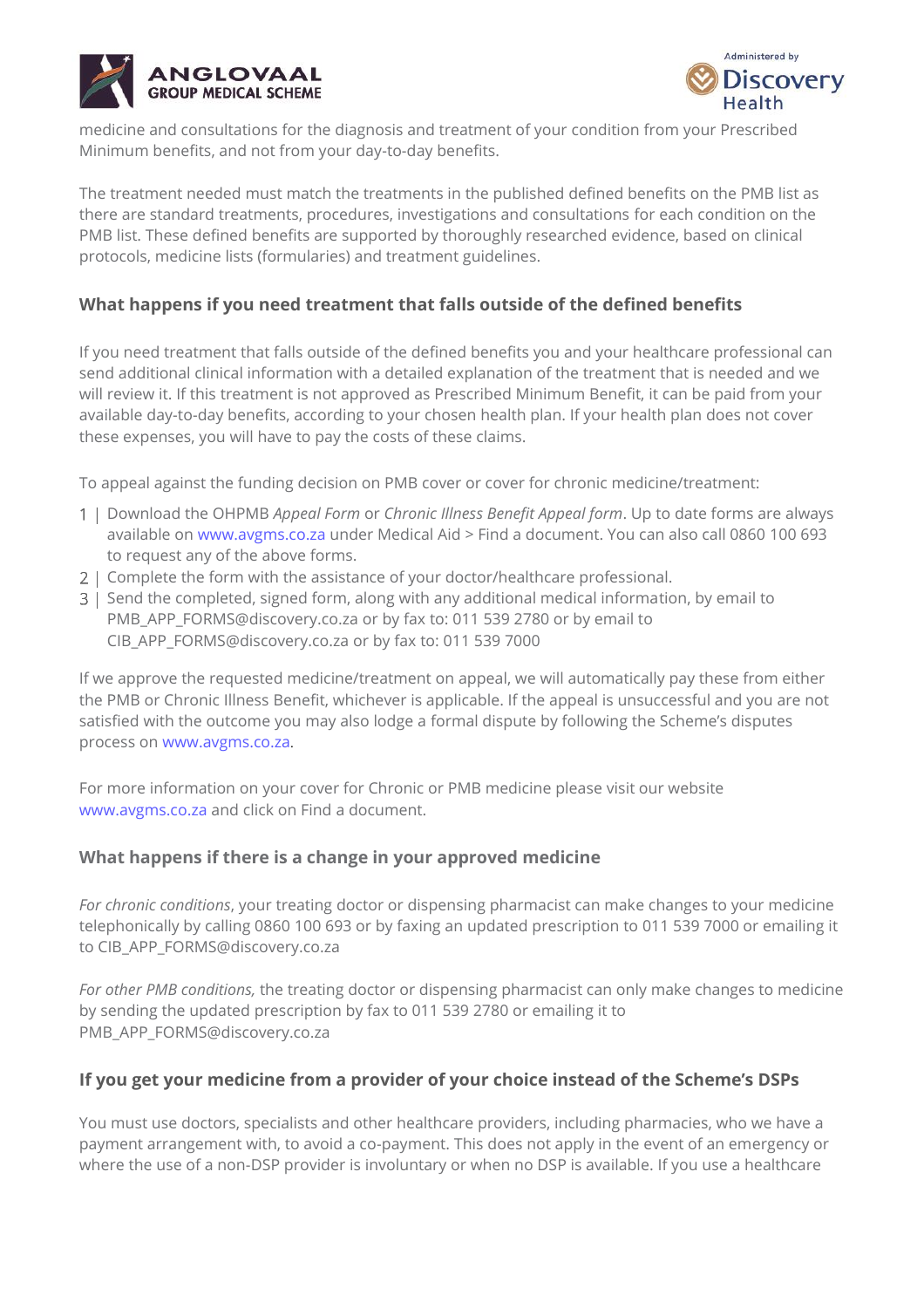



provider who we do not have a payment arrangement with, you will have to pay part of the treatment costs yourself.

In an emergency, you can go directly to hospital and notify the scheme as soon as possible of their admission. In the case of an emergency, members are covered in full for the first 24hrs or until you are stable enough to be transferred.

Go to [www.avgms.co.za](http://www.avgms.co.za/) or click on Find a healthcare provider by calling us on 0860 100 693 to find a participating DSP healthcare provider.

#### **What to do if there is no available designated service provider at the time of your request**

There are some instances when you will still have full cover if you use a healthcare provider who we do not have a DSP arrangement with. An example of this is in an emergency, cases when the use of a non-DSP is involuntary or when there is no DSP available.

In cases where there are no services or beds available at a DSP when you or one of your dependants need treatment, you can contact us on 0860 100 693 and we will make arrangements for an appropriate facility or healthcare provider to accommodate you.

# **Cover for Cancer**

Depending on your chosen health plan, once you are registered on the Oncology Programme, the Scheme covers your approved cancer treatment over a 12-month cycle up to the Scheme Rate, in accordance with your plan benefits.

Cancer treatment that is a Prescribed Minimum Benefit (PMB), is always covered in full. All PMB treatment costs add up to the oncology cover amount for your plan. If your treatment costs more than the cover amount we will continue to cover your PMB cancer treatment in full.

For more information on your cover for cancer please visit our website [www.avgms.co.za](http://www.avgms.co.za/) and click on Find a document.

# **Cover for HIV**

When you register for our HIV Care Programme to manage your condition, you are covered for the care you need, which includes additional cover for social workers. You can be assured of confidentiality at all times.

For more information on your cover for HIV please visit our website [www.avgms.co.za](http://www.avgms.co.za/) and select Find a document.

# **Cover for COVID-19**

The WHO Global Outbreak Benefit provides cover for global disease outbreaks recognised by the World Health Organization (WHO) such as COVID-19. This benefit offers cover for the vaccine, out-of-hospital management and appropriate supportive treatment in the event of you contracting COVID-19. Please visit our website [www.avgms.co.za](http://www.avgms.co.za/) and click on Find a document.